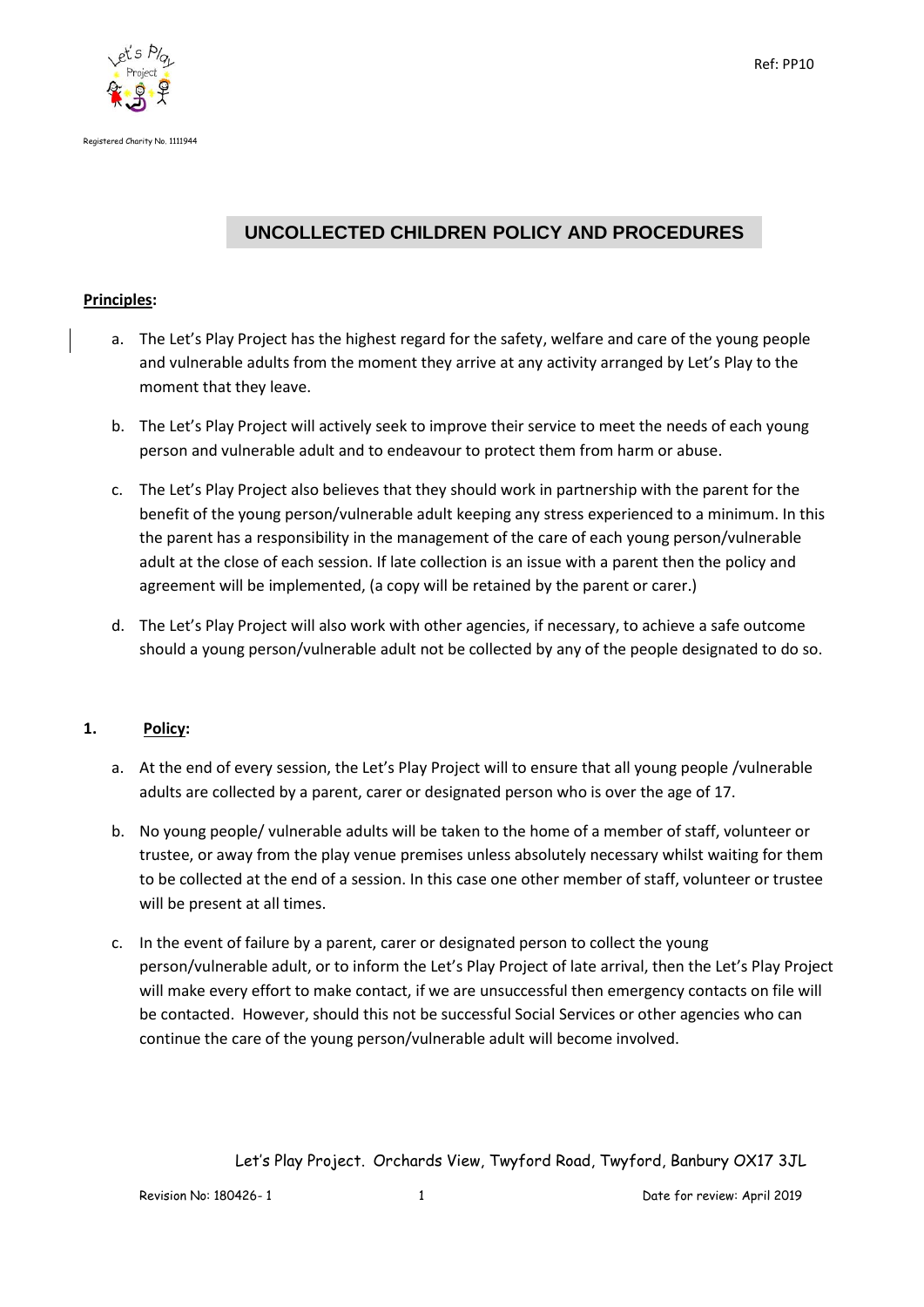

Registered Charity No. 1111944

#### **2. Procedures:**

## **2.1 These procedures will apply if for some reason a young person/vulnerable adult are not collected at the end of a session provided by the Let's Play Project.**

- a. If a parent, carer or designated person is 5 minutes late in collecting their young person/vulnerable adult, a member of staff can call the given telephone numbers of the parent, carer or designated person at their discretion in order to try to ascertain the cause for the delay, and when they expect to arrive at the venue. Messages will always be left on any answer-phone requesting a prompt reply.
- b. While waiting to be collected, the young person/vulnerable adult will be supervised by at least two members of staff who will offer them as much support and reassurance as is necessary.
- c. If, after repeated attempts, no contact is made with the parent, carer or designated person, within a period of 30 minutes of the session ending the Co-ordinator, Project Manager, or Trustee on call, will contact the local Social Services Department for advice.
- d. In the event of the Social Services being called and responsibility for the young person/vulnerable adult being passed to a Child Protection agency, the senior staff member present, or trustee, will attempt further contact or leave a telephone message on the parent's, carer's or designated person's answer-phone.
- e. If Social Services do not assist with the matter and take responsibility of the young person/ vulnerable adult then the police will be called and they will take responsibility of the young person/ vulnerable adult.
- f. If contact has not been made with the young person / vulnerable adult's parent, carer or designated person, a note will be delivered through the door of the young person's / vulnerable adult's address by the Co-ordinator, Project Manager or Trustee on call.
- g. The young person/vulnerable adult will remain in the care of the staff present until they are collected by the parent, carer or designated person, or alternatively placed in the care of Social Services or the police.
- h. Incidents of late collection will be recorded by a senior member of staff and discussed with the parent or carer at the earliest opportunity.
- i. **The Let's Play Project reserves the right to make a charge of £5 for every 15 minutes late to cover costs. (Note: those who inform us prior to the activity that they will be late will be exempt from the charge).**
	- 1) If after two weeks of non-payment a second invoice is then sent when an additional £5 administration charge will be added.

Let's Play Project. Orchards View, Twyford Road, Twyford, Banbury OX17 3JL